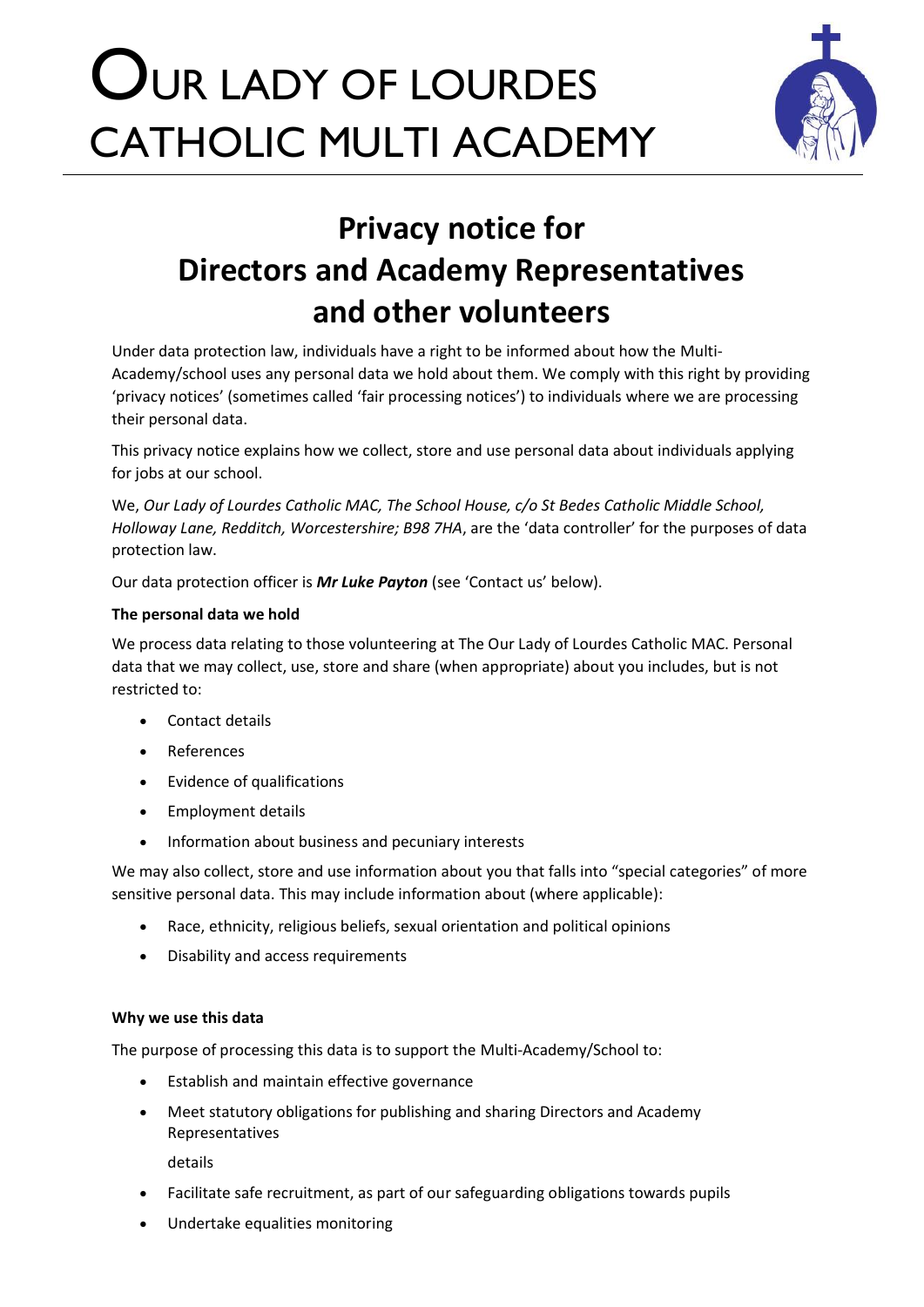• Ensure that appropriate access arrangements can be provided for volunteers who require them

# **Our lawful basis for using this data**

We only collect and use personal information about you when the law allows us to. Most commonly, we use it where we need to:

- Comply with a legal obligation
- Carry out a task in the public interest

Less commonly, we may also use personal information about you where:

- You have given us consent to use it in a certain way
- We need to protect your vital interests (or someone else's interests)

Where you have provided us with consent to use your data, you may withdraw this consent at any time. We will make this clear when requesting your consent, and explain how you go about withdrawing consent if you wish to do so.

Some of the reasons listed above for collecting and using personal information about you overlap, and there may be several grounds which justify our use of your data.

# **Collecting this information**

While the majority of the information we collect from you is mandatory, there is some information that you can choose whether or not to provide to us.

Whenever we seek to collect information from you, we make it clear whether you must provide this information (and if so, what the possible consequences are of not complying), or whether you have a choice.

#### **How we store this data**

Personal data is stored in accordance with our data protection policy.

We maintain a file to store personal information about all volunteers. The information contained in this file is kept secure and is only used for purposes directly relevant to your work with the Multi-Academy/School.

When your relationship with the Multi-Academy/School has ended, we will retain and dispose of your personal information in accordance with our record retention schedule.

A copy of the record retention schedule is available at http://www.lourdesmac.org.uk

#### **Data sharing**

We do not share information about you with any third party without your consent unless the law and our policies allow us to do so.

Where it is legally required, or necessary (and it complies with data protection law) we may share personal information about you with:

- *Government departments or agencies – to meet our legal obligations to share information about governors/trustees*
- *Our local authority – to meet our legal obligations to share certain information with it, such as details of governors*
- *Suppliers and service providers – to enable them to provide the service we have contracted them for, such as governor/trustee support*
- *Professional advisers and consultants*
- *Employment and recruitment agencies*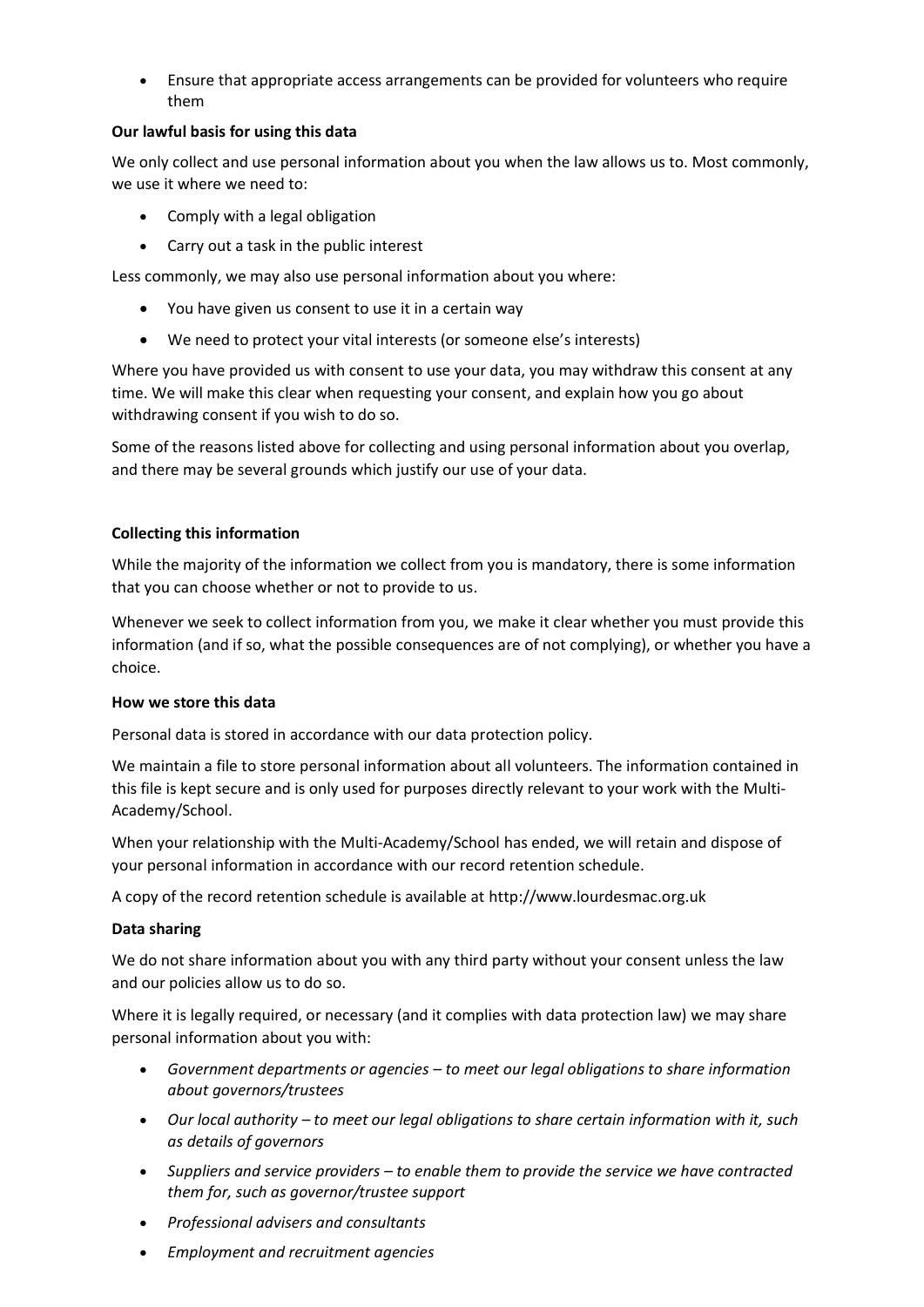• *Police forces, courts*

# **Transferring data internationally**

Where we transfer personal data to a country or territory outside the European Economic Area, we will do so in accordance with data protection law.

### **Use of your personal information for marketing purposes**

Where you have given us consent to do so, the Multi-Academy/School may send you marketing information by e-mail or text promoting Multi-Academy/School, events, campaigns, charitable causes or services that may be of interest to you. You can "opt out" of receiving these texts and/or e-mails at any time by clicking on the "Unsubscribe" link at the bottom of any such communication, or by contacting our data protection officer.

#### **Your rights**

# **How to access the personal information we hold about you**

Individuals have a right to make a 'subject access request' to gain access to personal information that the Multi-Academy/School holds about them.

If you make a subject access request, and if we do hold information about you, we will:

- Give you a description of it
- Tell you why we are holding and processing it, and how long we will keep it for
- Explain where we got it from, if not from you
- Tell you who it has been, or will be, shared with
- Let you know whether any automated decision-making is being applied to the data, and any consequences of this
- Give you a copy of the information in an intelligible form

You may also have a right for your personal information to be transmitted electronically to another organisation in certain circumstances.

If you would like to make a request, please contact our data protection officer.

#### **Your other rights regarding your data**

Under data protection law, individuals have certain rights regarding how their personal data is used and kept safe. You have the right to:

- Object to the use of your personal data if it would cause, or is causing, damage or distress
- Prevent your data being used to send direct marketing
- Object to the use of your personal data for decisions being taken by automated means (by a computer or machine, rather than a person)
- In certain circumstances, have inaccurate personal data corrected, deleted or destroyed, or restrict processing
- Claim compensation for damages caused by a breach of the data protection regulations

To exercise any of these rights, please contact our data protection officer.

#### **Complaints**